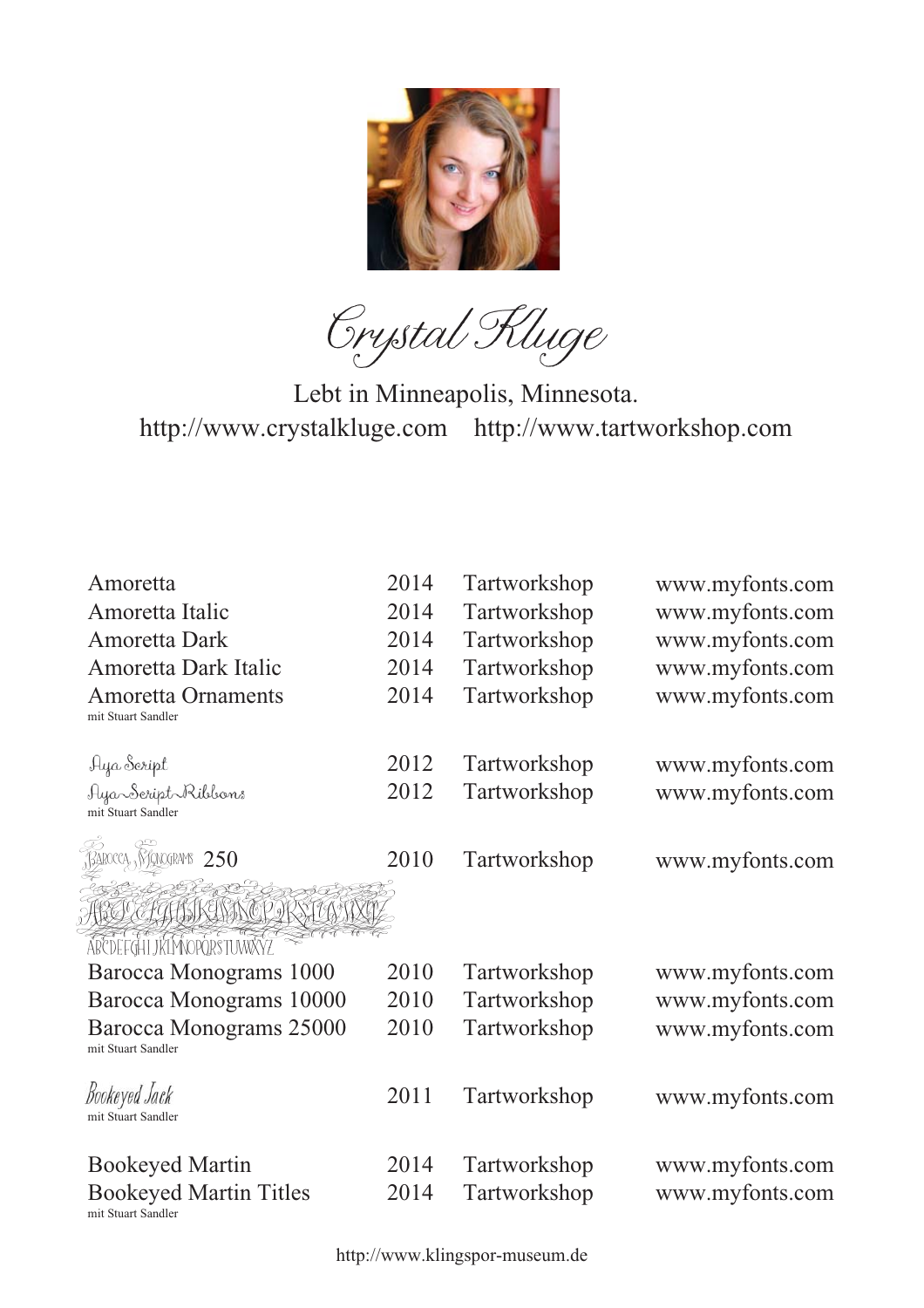| <b>Bookeyed Nelson</b><br>mit Stuart Sandler                                    | 2012         | Tartworkshop                 | www.myfonts.com                    |
|---------------------------------------------------------------------------------|--------------|------------------------------|------------------------------------|
| <b>Bookeyed Sadie</b><br><b>Bookeyed Sadie Ampersands</b><br>mit Stuart Sandler | 2013<br>2013 | Tartworkshop<br>Tartworkshop | www.myfonts.com<br>www.myfonts.com |
| <b>Bookeyed Suzanne</b><br>mit Stuart Sandler                                   | 2011         | Tartworkshop                 | www.myfonts.com                    |
| Butterfly Kids                                                                  | 2012         | Tartworkshop                 | Google Fonts                       |
|                                                                                 | 2006         | Crystal Kluge                |                                    |
| Byrnebook<br>Cahfomar <i>d</i>                                                  | 2006         | Crystal Kluge                |                                    |
| Carrotflower<br>ABCDEFGHIJKLMNOPQRSTUVWXYZ                                      | 2009         | Tartworkshop                 | www.myfonts.com                    |
|                                                                                 |              |                              |                                    |
| abcdefghijklmnopqrstuvwxyz 1234567890                                           |              |                              |                                    |
| Carrotflower Celebration Icons                                                  | 2009         | Tartworkshop                 | www.myfonts.com                    |
| Carrotflower Christmas Icons                                                    | 2009         | Tartworkshop                 | www.myfonts.com                    |
| Carrotflower Invitation Icons<br>mit Stuart Sandler                             | 2009         | Tartworkshop                 | www.myfonts.com                    |
| <b>Chelsea Market</b>                                                           | 2011         | Neapolitan                   | www.myfonts.com                    |
| <b>ABCDEFGHIJKLMNOPQRSTUVWXYZ</b>                                               |              |                              |                                    |
| abcdefghijkImnopqrstuvwxyz 1234567890                                           |              |                              |                                    |
| Chelsea Market Open<br>mit Stuart Sandler                                       | 2011         | Neapolitan                   | www.myfonts.com                    |
| Cherripops                                                                      | 2016         | Neapolitan                   | www.myfonts.com                    |
| Cherripops Italic                                                               | 2016         | Neapolitan                   | www.myfonts.com                    |
| Cherripops Bold                                                                 | 2016         | Neapolitan                   | www.myfonts.com                    |
| Cherripops Bold Italic                                                          | 2016         | Neapolitan                   | www.myfonts.com                    |
| Cherripops Serif                                                                | 2016         | Neapolitan                   | www.myfonts.com                    |
| Cherripops Serif Italic                                                         | 2016         | Neapolitan                   | www.myfonts.com                    |
| Cherripops Serif Bold                                                           | 2016         | Neapolitan                   | www.myfonts.com                    |
| Cherripops Serif Bold Italic                                                    | 2016         | Neapolitan                   | www.myfonts.com                    |
| Cherripops Script                                                               | 2016         | Neapolitan                   | www.myfonts.com                    |
| Cherripops Script Italic                                                        | 2016         | Neapolitan                   | www.myfonts.com                    |
| <b>Cherripops Script Bold</b>                                                   | 2016         | Neapolitan                   | www.myfonts.com                    |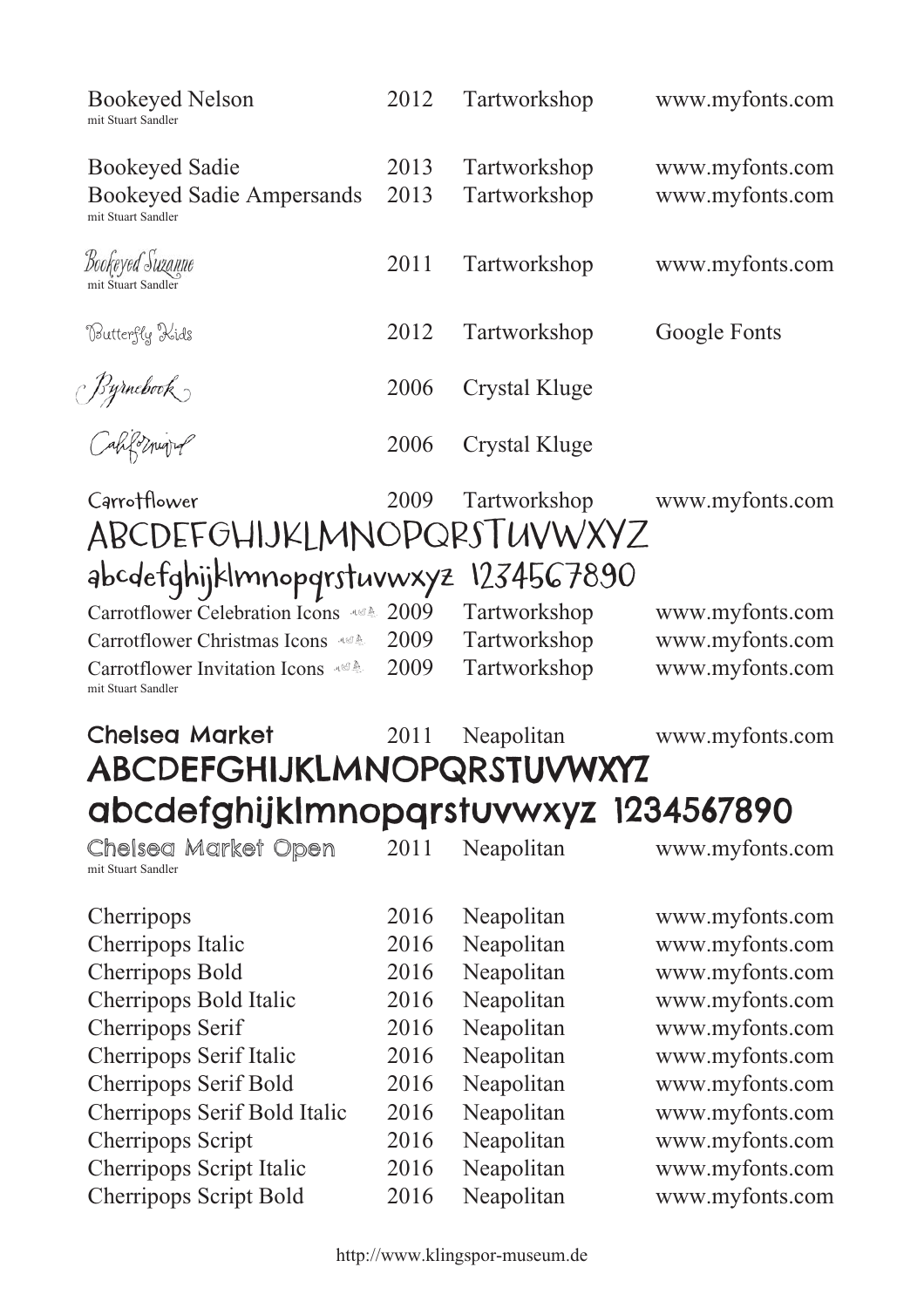| Cherripops Script Bold Italic                                     | 2016 | Neapolitan    | www.myfonts.com |  |  |  |
|-------------------------------------------------------------------|------|---------------|-----------------|--|--|--|
| <b>Cherripops Skinny</b>                                          | 2016 | Neapolitan    | www.myfonts.com |  |  |  |
| Cherripops Skinny Bold                                            | 2016 | Neapolitan    | www.myfonts.com |  |  |  |
| Cherripops Skinny Bold Italic                                     | 2016 | Neapolitan    | www.myfonts.com |  |  |  |
| Cherripops Ribbons I                                              | 2016 | Neapolitan    | www.myfonts.com |  |  |  |
| Cherripops Ribbons II                                             | 2016 | Neapolitan    | www.myfonts.com |  |  |  |
| Cherripops Ribbons III                                            | 2016 | Neapolitan    | www.myfonts.com |  |  |  |
| <b>Cherripops Expressions</b><br>mit Stuart Sandler               | 2016 | Neapolitan    | www.myfonts.com |  |  |  |
| CODYSTAR PRO<br>mit Stuart Sandler                                | 2012 | Neapolitan    | www.myfonts.com |  |  |  |
| Crafty, Girls                                                     | 2010 | Tartworkshop  | Google Fonts    |  |  |  |
| ABCDEFGHIJKLMNOPQRSTUYWXYZ                                        |      |               |                 |  |  |  |
| abcdefghijkImnoparstuvwxyz 1234567890                             |      |               |                 |  |  |  |
|                                                                   |      |               |                 |  |  |  |
| DRUM NEVERUS 250 Imp.                                             | 2009 | Tartworkshop  | www.myfonts.com |  |  |  |
| AKTETHAIKHANGPORTUMVYE:                                           |      |               |                 |  |  |  |
| <b>RECEMBENCERSTANNIE</b>                                         |      |               |                 |  |  |  |
| Darling Monograms 1000 Imp.                                       | 2009 | Tartworkshop  | www.myfonts.com |  |  |  |
| Darling Monograms 10000 Imp.                                      | 2009 | Tartworkshop  | www.myfonts.com |  |  |  |
| Darling Monograms 25000 Imp.<br>mit Stuart Sandler                | 2009 | Tartworkshop  | www.myfonts.com |  |  |  |
| Emilys Candy Pro                                                  | 2012 | Neapolitan    | www.myfonts.com |  |  |  |
| henparty sans                                                     | 2006 | Tartworkshop  | www.myfonts.com |  |  |  |
|                                                                   |      |               |                 |  |  |  |
| oedefohijkImnopqrstuvwxyz<br>oedefohijkImnopqrstuvwxyz 1234567890 |      |               |                 |  |  |  |
| henparty seri                                                     |      | Tartworkshop  | www.myfonts.com |  |  |  |
| ]jjk[mnopqr\$tuvwxyz<br> jjk[mnopqr\$tuvwxyz 1234567890           |      |               |                 |  |  |  |
|                                                                   | 2006 | Crystal Kluge |                 |  |  |  |
| Madelinette                                                       | 2012 | Tartworkshop  | www.myfonts.com |  |  |  |

http://www.klingspor-museum.de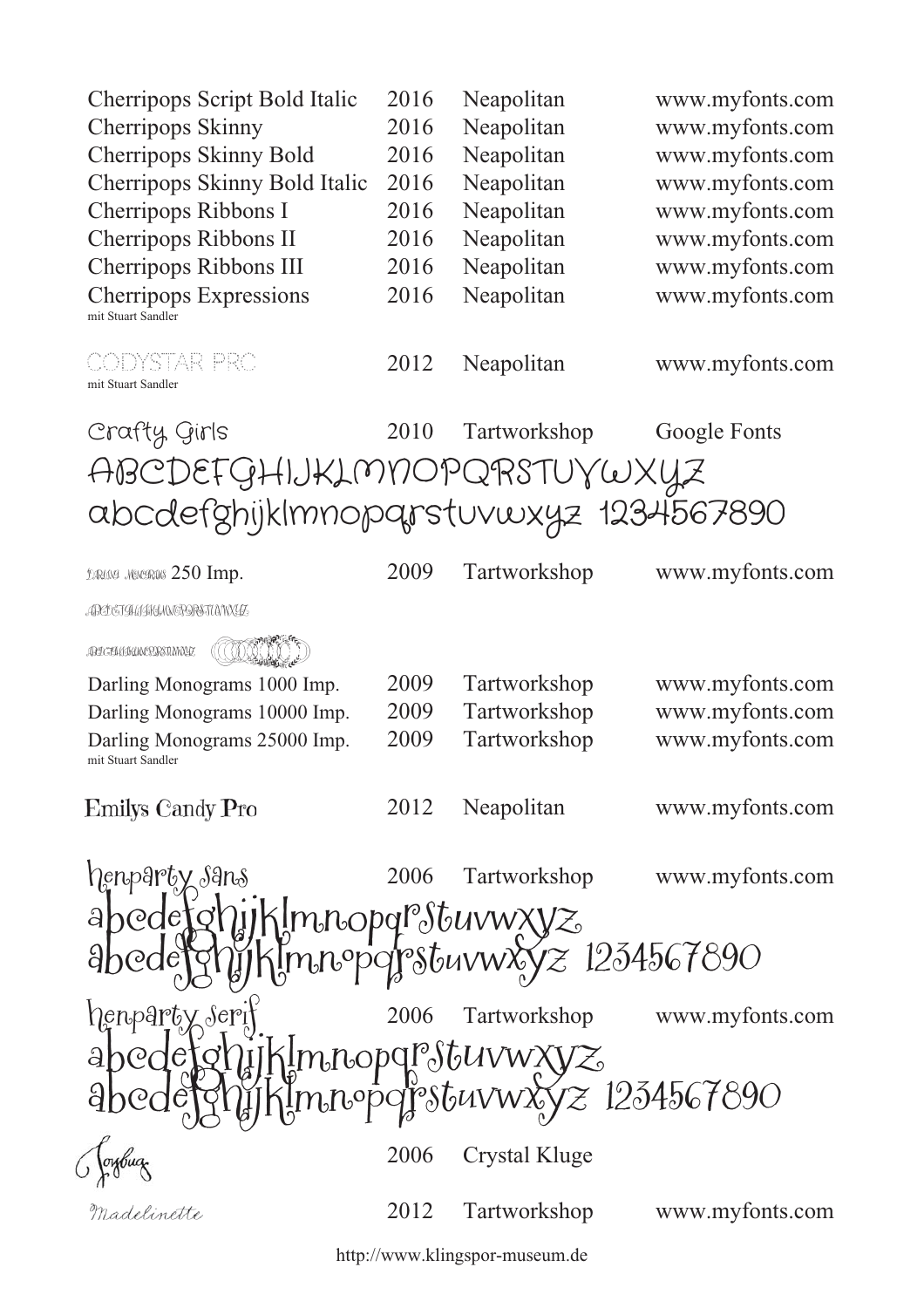Nelly Script 2009 Tartworkshop www.myfonts.com ABCDEFGHIJKLMNOPQRSTUVWXYZ abcdefghijklmnopqrstuvwxyz 1234567890 Tartworkshop 2009 Nelly Script Flourish www.myfonts.com ABCDEFGHIJKLMNOPQRSTUVWXYZ abcdefghijklmnopqrstuvwxyz 1234567890 mit Stuart Sandle Nelly Frames 2010 Tartworkshop www.myfonts.com mit Stuart Sandler Popalicious 2006 Crystal Kluge Princess Sofia Royale 2012 Neapolitan www.myfonts.com IK LIMNOPQRSTUVU abcdefghijklmnopqrstuvwxyz 1234567890 mit Stuart Sandler San Rafael 2012 Tartworkshop www.myfonts.com San Rafael Mission 2012 Tartworkshop www.myfonts.com SEASONED HOSTESS 2006 Tartworkshop www.myfonts.com ABCDEFGHIJKLMNOPQRSTUVWXYZ abcdefghijklmnopqrstuvwxyz 1234567890 2006 Tartworkshop **SILVERSTEIN** www.myfonts.com ABCDEFGHIJKLMNOPQRSTUVWX ABCDEFGHIJKLMNOPQRSTUVWXYZ 1234567890 Sugarplum 2012 Tartworkshop www.myfonts.com Sugarplum Sweet 2012 Tartworkshop www.myfonts.com Sweetfart 2006 Crystal Kluge